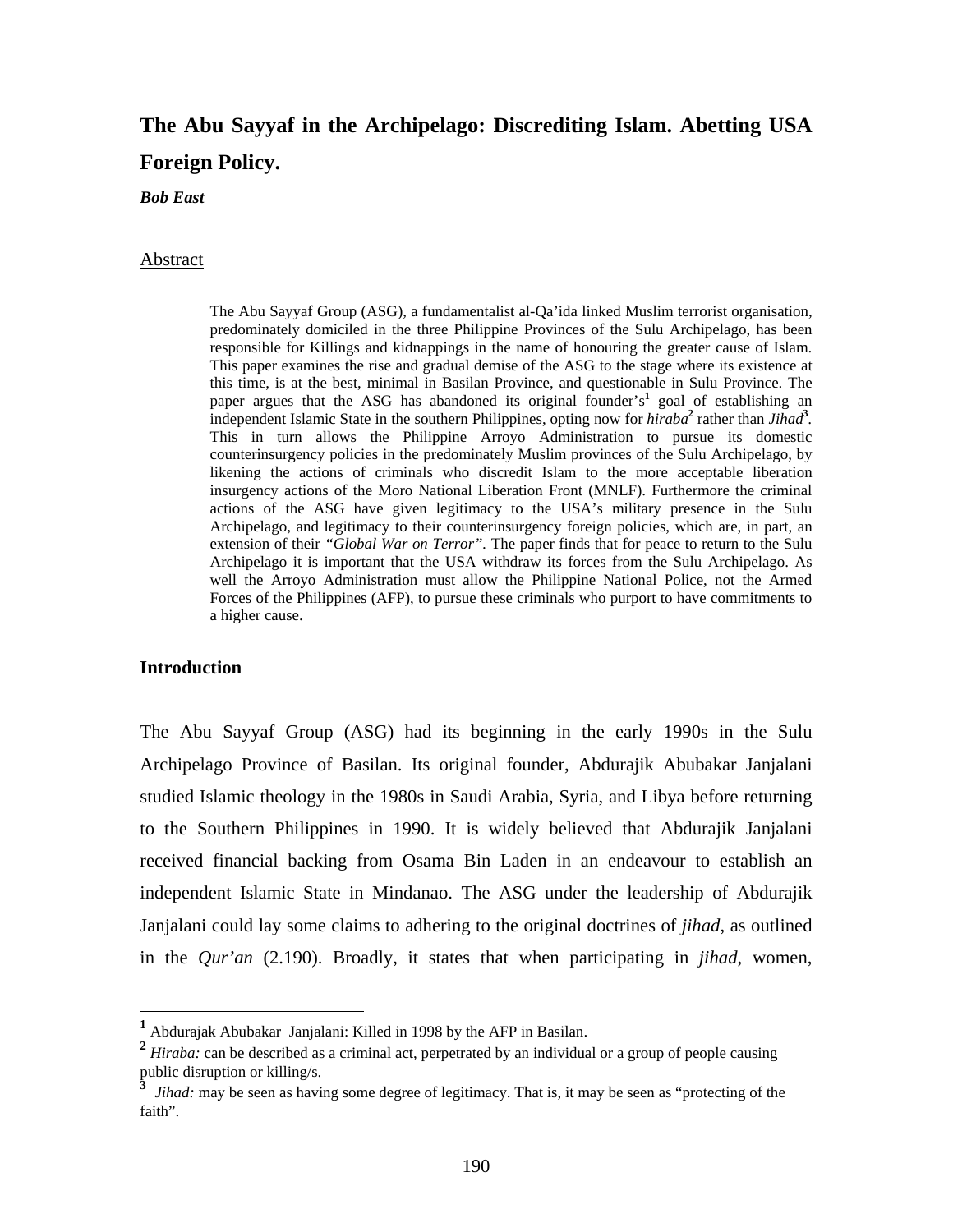children, the aged, and injured are to be respected. Furthermore the destroying of livestock and fields is not permitted, and to do so is to commit *hiraba,* a crime of which the  $21<sup>st</sup>$  century ASG is now accused.

# **Methodology**

This paper was researched using data drawn from both primary and secondary sources, including archival text analysis. The ASG is now being blamed by the Philippine Arroyo Administration and the USA Administration of George W. Bush for any kidnappings or atrocities that occur in the Southern Philippines and not attributed to the major Muslim separatist organisations, namely the Moro Islamic Liberation Front (MILF), or the Moro National Liberation Front (MNLF). With that in mind, careful interpretation and scrutiny of crimes attributed to the ASG was necessary when accessing media reports, and press releases, especially from the "official" voice of the Philippine Government: "The Office of the President". Furthermore, because the ASG is included in the list of terrorist organisations that are targeted in the *Global War on Terror,* personal communication was neither possible, nor indeed was it sought. However personal communication was possible with key players in the peace process in the Southern Philippines. In fact at the time of writing of this paper communication was being conducted with a chief negotiator in a kidnapping in the Autonomous Region of Muslim Mindanao (ARMM) province of Basilan.

# **Literature Review**

Possibly the most graphic first-hand account of a major kidnapping event, which was attributed to the ASG, was written in 2001. The title of the publication was, *Into the Mountain. Hostaged by the Abu Sayyaf* (Torres 2001). This publication traced the 45 day ordeal of 23 teachers and 30 students who were kidnapped by the ASG from the Claret School of Tumahubong, Basilan Province. Although the ordeal was traumatic for the hostages, Torres managed to show a "human" side to the then leader of the ASG, Khadafi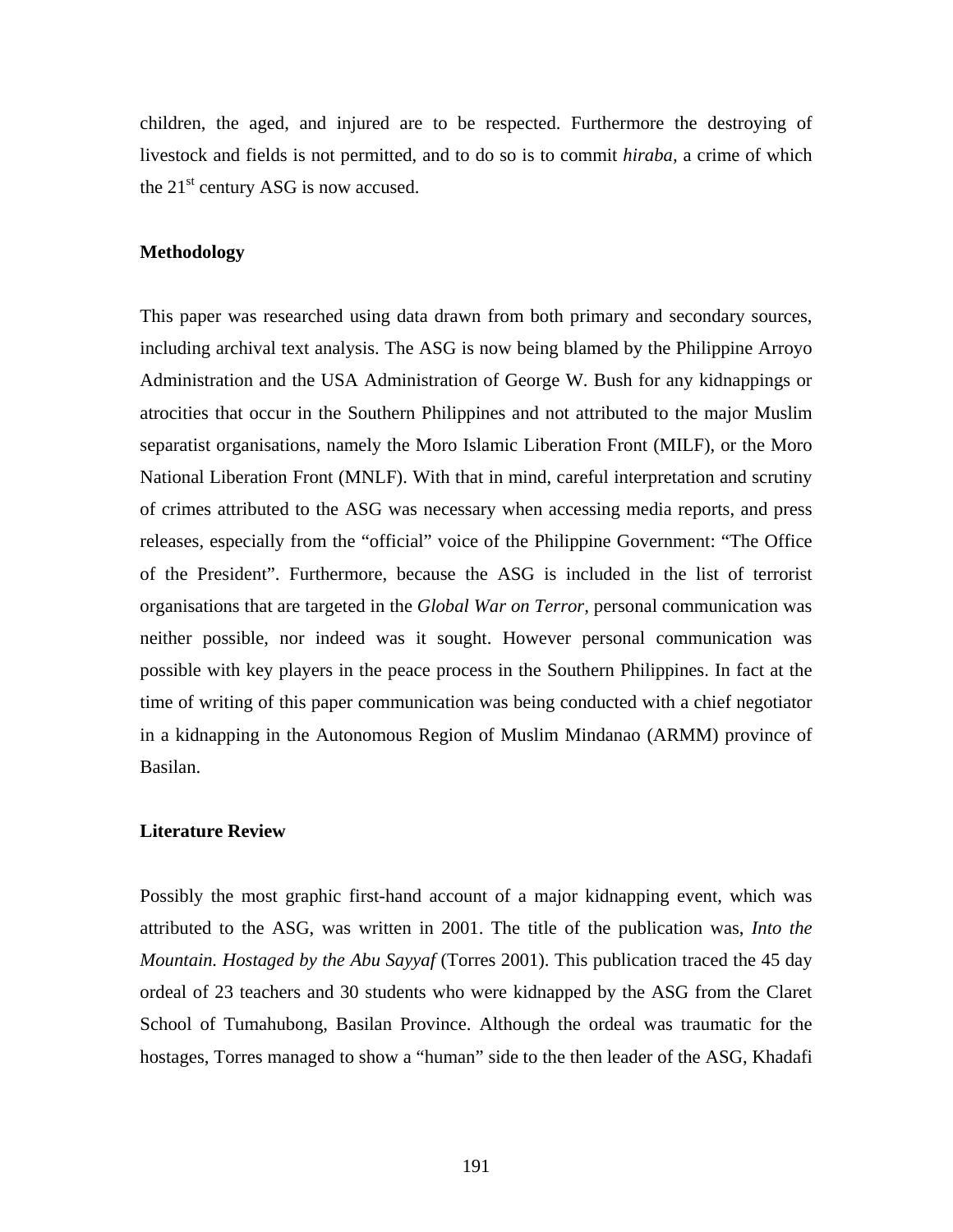Janjalani. This was in sharp contrast to Janjalani's "lieutenant", Abu Sabaya, who was accused of raping some of the hostages (Torres 2001, p. 83).

Zachary Abuza, arguably one of the world's leading academic researchers on terrorism in Asia, in particular Southeast Asia, published in 2005 a chilling account of the ASG and its atrocities and goals titled, *Balik-terrorism: The Return of the Abu Sayyaf* (Abuza 2005). This report on the ASG was commissioned by the Strategic Studies Institute of the USA Army War College, and focused on crimes attributed to the ASG, and its affiliations. Abuza has published widely on terrorism in Southeast Asia, and has always given the same warnings of the threat to peace and stability that the ASG poses, notwithstanding that the ASG, as reported by many reliable sources is comprised of less than 200 operatives (International Crisis Group 2008; Meo 2007; Focus on the Global South 2007).

Steve Rogers, a journalist based in the Philippines, wrote an article in *Foreign Affairs,* January/February 2004, titled *Beyond the Abu Sayyaf.* Rogers claimed that the ASG and other Muslim insurgency organisations have nothing to do with the "Global War on Terror", but is a manifestation of century-old grievances that 'neither soldiers nor money will end' (Rogers 2004, p. 1).

Dr. Peter Sales of the University of Wollongong, when presenting a paper at the  $16<sup>th</sup>$ Biennial Conference of the Asian Studies Association of Australia, stated, in part, that the ASG was comprised of a outlaw band of thugs and criminals, and any claim to fighting for a higher cause was "nonsense" (Sales 2006, p. 14)

The above publications and articles paint a disturbing picture of the ASG, showing only the contemporary violence in which they have participated. None were prepared to concede that the ASG, may, at some time in the past, had a more acceptable or indeed worthwhile agenda. That is, a commitment to the cause of liberation insurgency: (antagonists fighting a ruling government/group that can be seen as outside occupiers).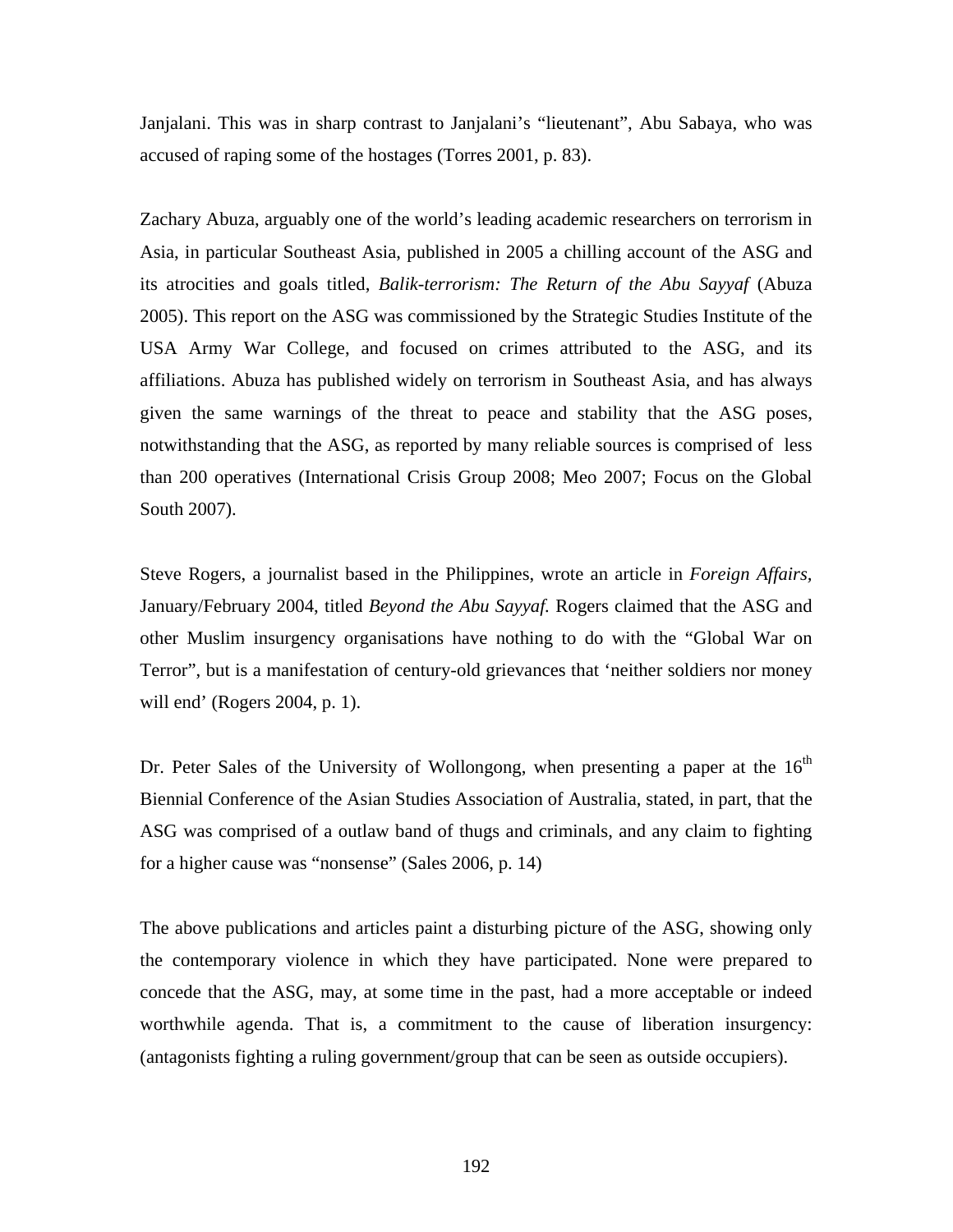# **The Abu Sayyaf Group (ASG) Formation**

The ASG, originally called *Al-Harakatul al-Islamiya,* which in Arabic literally means "sword bearer of Islam", was founded in the early 1990s, in the Sulu Archipelago Province of Basilan by a charismatic young Philippine *"Moro"*, Abdurajak Janjalani. Janjalani attended Islamic universities in Libya and Saudi Arabia in the 1980s is believed to have travelled to Pakistan and eventually Afghanistan to join the *Mujahideen* in fighting the Soviet Forces who had occupied Afghanistan. The irony of the *Mujahideen*  struggle against the Soviets is that the United States Central Intelligence Agency, during the Regan and Carter Administrations actually militarily financed the Muslim *Mujahideen.* It is now a popular belief that during the time Janjalani was fighting with the Mujahideen he was befriended by the al-Qa'ida leader, Osama bin Laden. It is also now believed that bin Laden indirectly financed Janjalani in his *jihad* to establish an independent Islamic State in the Southern Philippines. Abuza (2003) claimed that there was a connection between the two, and this link was established in Afghanistan, a belief that Smith, (2005) writing in *Terrorism and Violence in Southeast Asia,* does not subscribe to; in fact Smith claimed the friendship was established in Peshawar, Pakistan. To add further to the confusion on the early life of Abdurajak Janjalani, Sales (2006), arguably one of Australia's leading authorities on the ASG makes no mention of any connection between bin Laden and Janjalani in his paper on the ASG which he presented to the 16<sup>th</sup> Biennial Conference of the Asian Studies Association of Australia. Moreover, Sales claims that Janjalani only began his commitment to Islamic separatism in the southern Philippines when he was teaching at various *Madrassahs* in Mindanao (Sales 2006, p. 4).

When Abdurajak Janjalani established the ASG in the mid-1980s the goal of the ASG was, as mentioned, to establish an independent Islamic State in the southern Philippines. This goal was no different from the other two major Muslim paramilitary groups, the Moro National Liberation Front (MNLF) and the Moro Islamic Liberation Front (MILF); moreover many early members of the ASG were actually disillusioned MNLF members. (McKenna 1998; Rasul 2003; Vitag & Gloria 2000). The MILF was more "Islamised"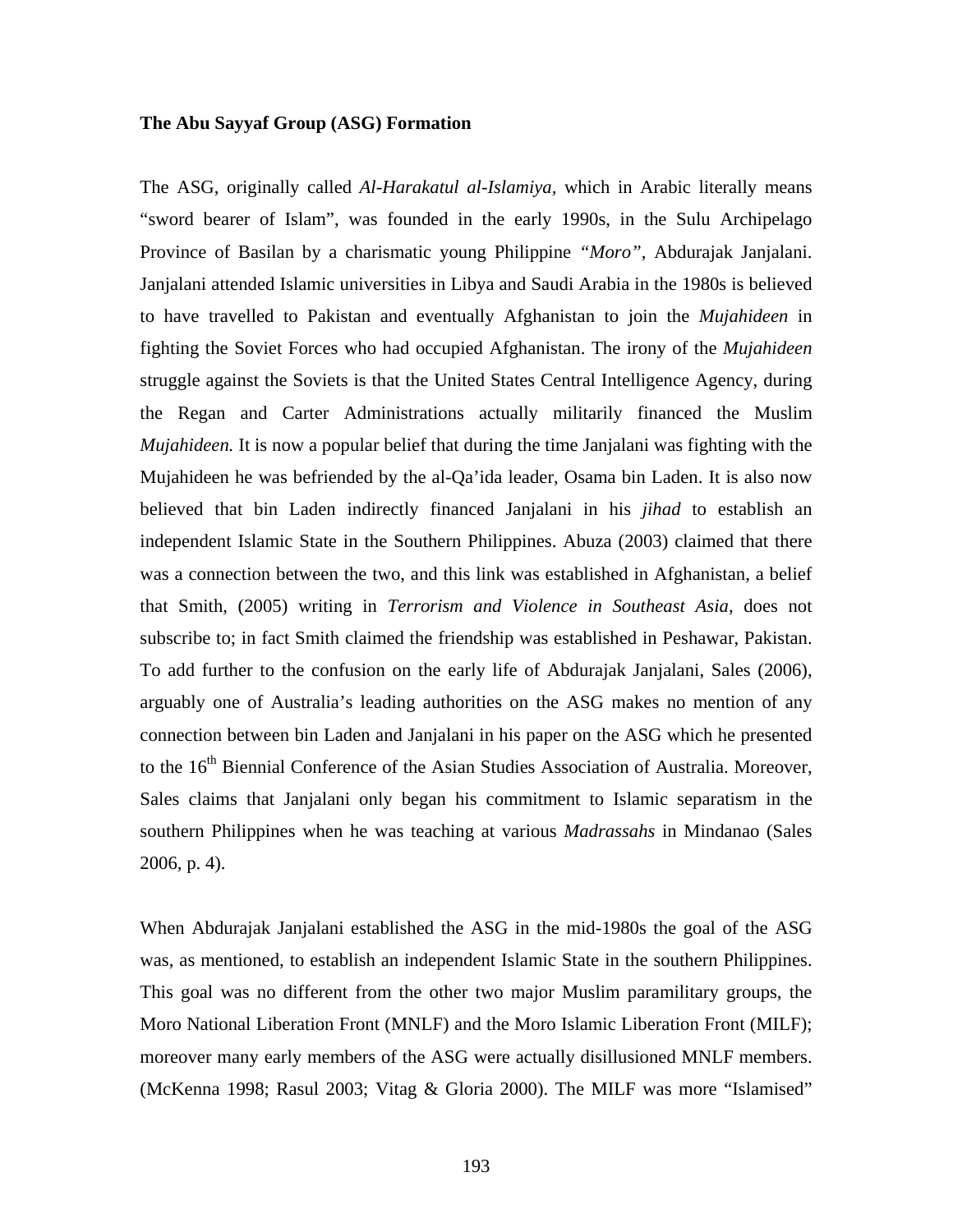than the partially secular MNLF; however the MILF was still in its infancy and not as well organised, militarily, as the MNLF which had been "fighting" for over a decade. This may have been a contributing factor why the ASG did not attract any MILF members.

In the early 1990s the ASG was responsible for some charitable work in the form of establishing orphanages and schools, the funding for which, it is believed came from Middle East al-Qa'ida affiliates. In true insurgency tradition the idea was to secure the support of the local people through actions which on the surface appeared benevolent. However, the early goal of the ASG was no different to any other Jihadist Group. That is, the expansion of Islamic influence, and possibly self-determination at the expense of secular or Christian interests. Just as some secular or predominately Christian States see Islam as a threat, the ASG saw the predominately Christian (Catholic) Philippines Administration, and Western culture also, as the "enemy". Having established who the "enemy" of Islam was, in the Southern Philippines, it then followed that *jihad* was justifiable. However the Qur'an has strict rules which must be adhered to in *jihad,* such as not harming women and children, old people, or those injured. To do any of these acts whilst fighting in *jihad* is to "transgress". Qur'an (2.190) states "fight in the way of God against those who fight against you, but do not transgress. God does not love transgressor" (*Quadrant* 2007).

#### **Crimes Transgressing the Rules of** *Jihad*

Having stated that *jihad* has rules of war which must be adhered to, the ASG eventually lost any credibility by kidnapping for ransom and indiscriminate killings. The first large scale attack on civilians occurred in the town of Ipil in the province of Zamboanga del Sur in April 1995. This attack by members of the ASG saw 50 civilians taken hostage, of which 6 were killed. There was at the time, rumours claiming that the MILF or even the AFP may have been responsible for the attack. This has subsequently been disproved and all responsibility has now been attributed to the ASG. The next major crime attributed to the ASG was the kidnapping of 23 teachers and 30 students from the Claret School in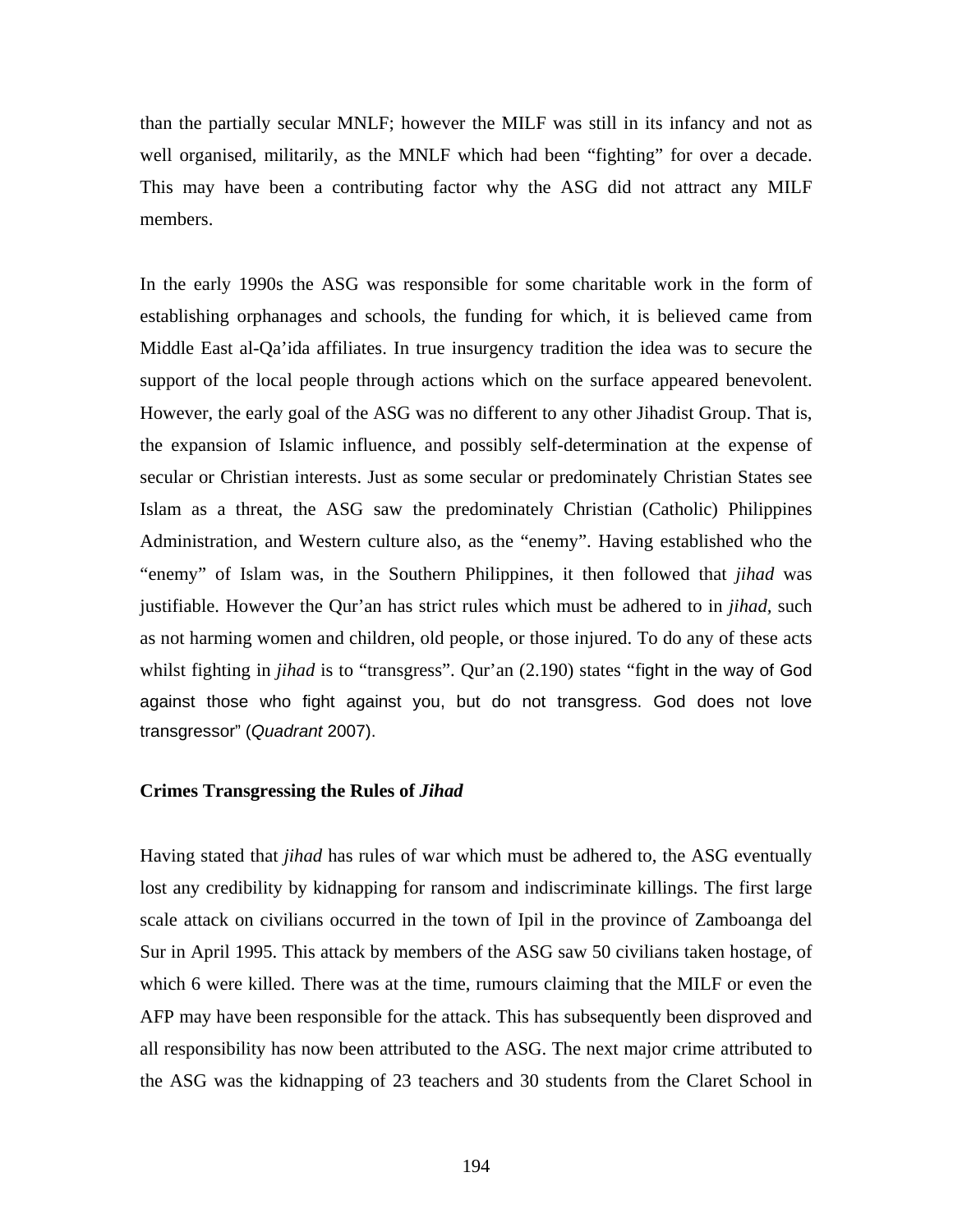Tumahubong, Basilan Province, in the Sulu Archipelago. The hostages were held and made walk through the mountains of Basilan for 45 days, until eventually being rescued by members of the AFP. However a number of the hostages were killed in the rescue attempt.**<sup>4</sup>** Even at that time, the Abu Sayyaf cause had some sympathy, albeit small. A number of the female hostaged teachers and students remarked how Khadafi Janjalani showed "kindness" to them; although they also made mention of the callous actions of Abu Solaiman. (Abu Solaiman eventually went on to be leader of the ASG after the death of Khadafi Janjalani).

Flushed with ransom money and arrogance, the ASG in May of the same year, (2000), went on to kidnap twenty-one tourists from a resort on Sipadan Island, Malaysia; eventually all hostages were either released or freed by members of the Armed Forces of the Philippines (AFP). However, disturbing news of the treatment of some of the female hostages had been forthcoming. It was reported on BBC News in September 2000 that a number of the female hostages had been raped. The claim was made by Risto Vahanen, a hostage who had been held for more than 20 weeks before he was released. Following on from the Sipadan kidnappings, May 2001 saw more tourists kidnapped from another tourist resort. This time it was in Palawan Province in the Philippines. However, this kidnapping included 3 USA citizens one of whom, Guillermo Sobero, was beheaded, whilst the other two, Martin and Gracia Burnham, were kept prisoners until June 2002 when a rescue attempt by the AFP resulted in the death of Martin Burnham and the release of his wife Gracia Burnham. Coinciding with the terrorist attacks in the USA in September 2001 and the deaths of Sobero and Burnham the USA declared the ASG to be a terrorist organisation and as such was targeted in the so called *Global War on Terror.* 

From 2001 to 2008 the following killings (not exhaustive) have been attributed to the ASG. The account of the killings listed below can be accessed in the web-sites of the

 $\overline{a}$ 

<sup>&</sup>lt;sup>4</sup> Refer to the very moving account of the hostage's ordeal, as mentioned in the Literature Review, written by Jose Torres Jr. that is, *Into the Mountain: Hostaged by the Abu Sayyaf,* Quezon City, Claretian Publications, 2001.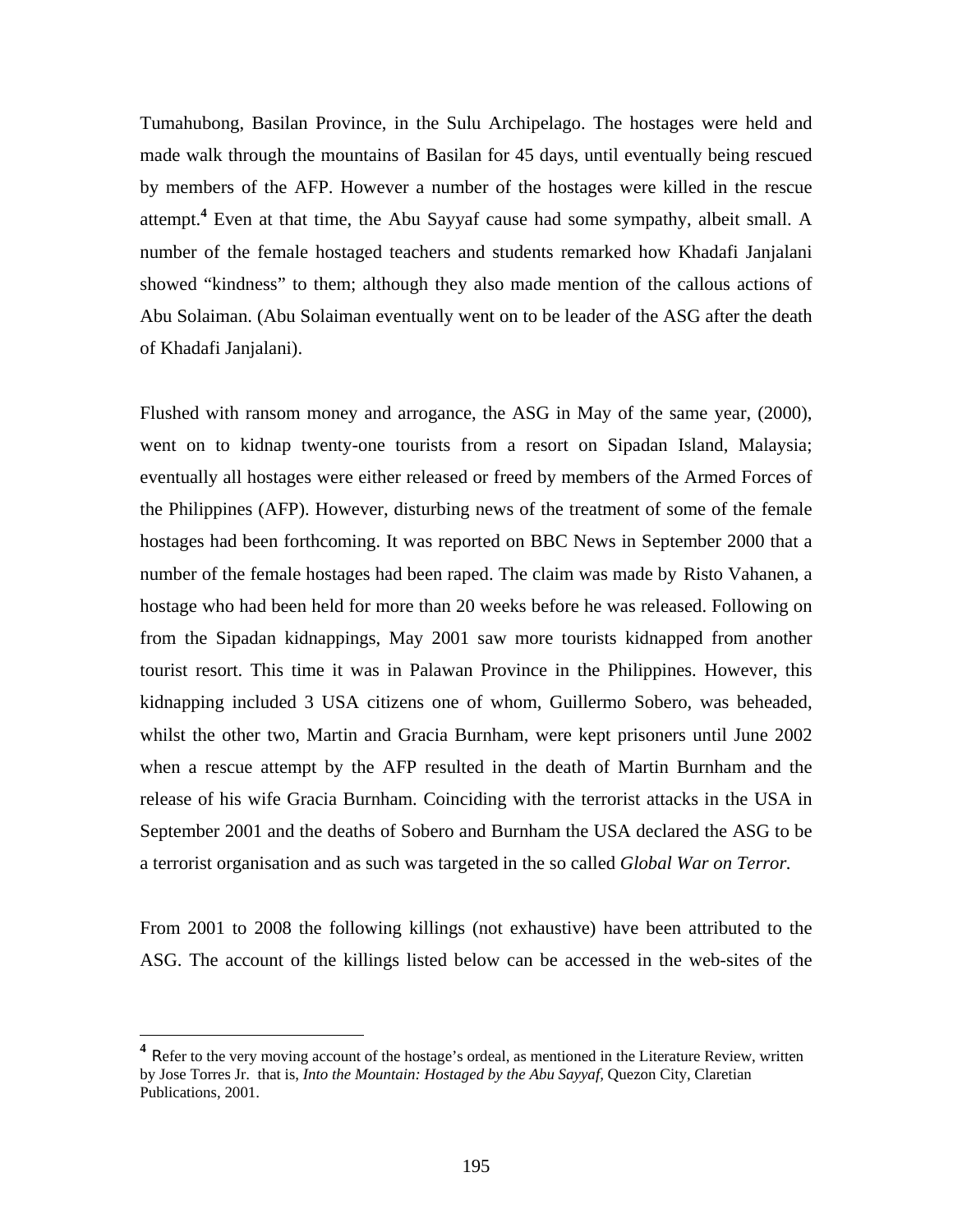major Philippine media outlets. Further details of these killings can be found in (Abuza 2005; & *Reuters* 2009).

In August 2002, six Filipino members of the religious "Jehovah Witness" were beheaded. March 2003 saw the bombing of the Davao International Airport in Mindanao, resulting in 21 deaths and the wounding of 148 persons. The ASG immediately claimed responsibility for the bombing; however, doubt still exists as to the authenticity of their claims of responsibility. It was first believed that the MNLF or the MILF were responsible. Informants of this author, with knowledge of local issues, have claimed that local citizens objecting to the construction of the new Davao International Airport may have indeed been responsible. Less than 12 months later in February 2004, Superferry 14 sank after an explosion which killed 116 people: the ASG claimed responsibility. On 21 April 2007, six construction workers were kidnapped, in Sulu Province, by ASG members headed by Albader Parad. After Sulu's Governor, Benjamin Loong refused to pay a ransom, reportedly as much as seven million Philippine Pesos, the six hostages were decapitated. There were other smaller atrocities attributed to the ASG between 2004 and 2007 such as the February 2006 killing of six people in a farm in Patikul Municipality, Sulu Province. Furthermore the ASG have also committed atrocities against prisoners who have been captured in clashes with the AFP, further adding to their list of transgressions whilst supposedly engaging in *jihad.* In July 2007, in an encounter with the AFP in Basilan Province, 14 Philippine Marines were killed, including 10 of which were decapitated.

# **Condemnation**

After the kidnappings and killings in Sipadan, Malaysia, the Organisation of Islamic Conference (OIC) condemned the actions of the ASG. (Islam Online 29 September 2000). Similarly the actions of the ASG at Tumahubong, Basilan Province were also condemned by the OIC. Possibly the most poignant condemnation of terrorist acts committed by the ASG since 2000 must go to the Islamic scholar, Sheik Yusuf al-Qaradawi of Qatar. Sheik Yusuf al-Qaradawi is the head of the European Council for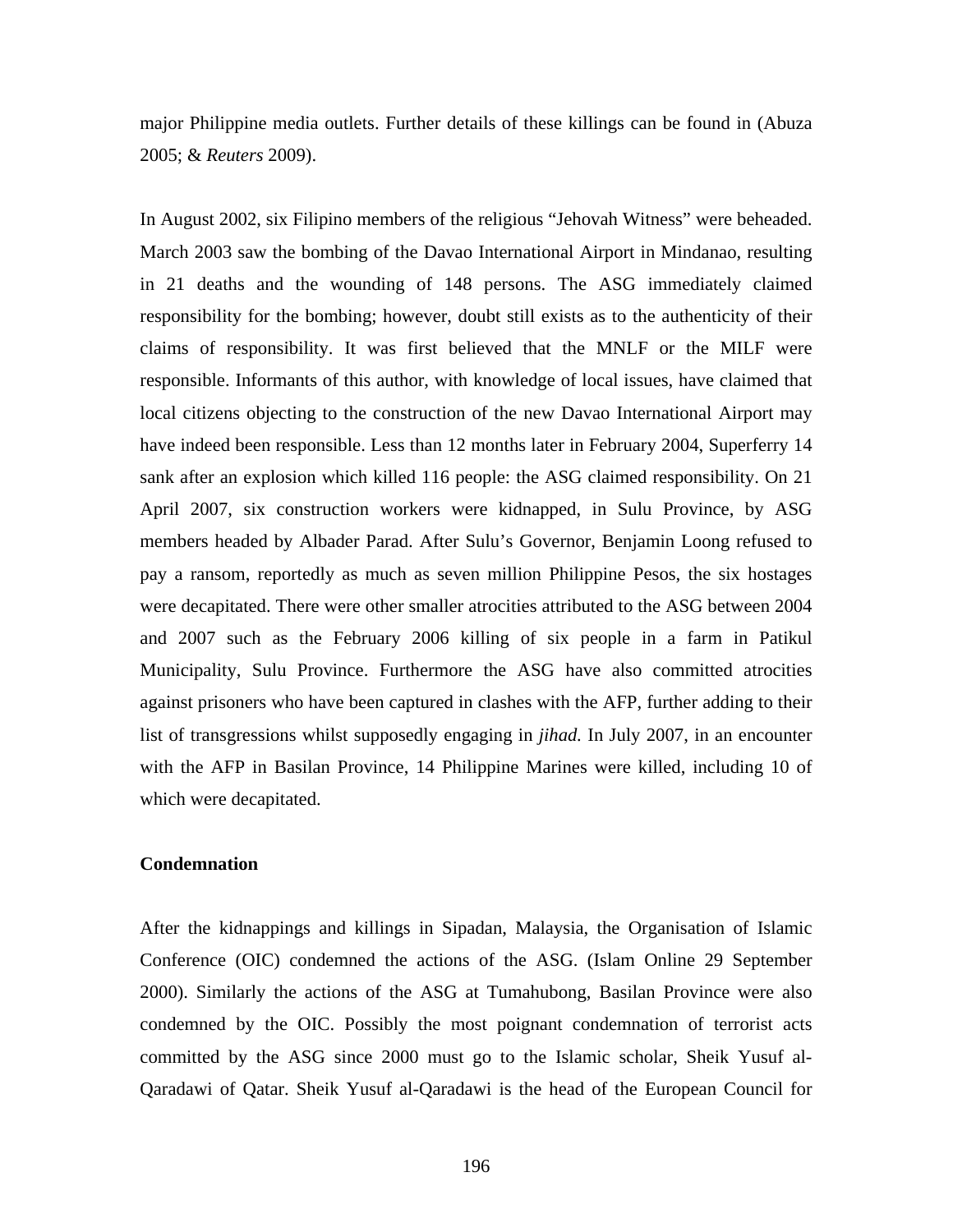Fatwa and Research (ECFR), and the President of the International Association of Muslim Scholars. The Sheik is also known for support of the Philippine Moros and their quest for self-determination. Sheik Yusuf al-Qaradawi is fearful that such actions taken by followers of the Islamic Religion only helped to strengthen the mistaken belief that Islam is the enemy of the West, and by association Christianity. The Sheik further believes that philosophical "education" of the faithful is necessary if it was to produce pious Muslims who are not only good to themselves, but tolerant of non-Muslims as well (Islam Online 25 September 2008).

## **USA Involvement**

Following the terrorist events in the USA in September 2001, and the subsequent placing of the ASG on the enemy list in the Global War on Terror, the Philippine Arroyo Administration "invited" the Bush Administration to participate in military exercises in the Southern Philippines with the AFP. The first USA troops to join in exercises with the AFP did so in February 2002. Under the Philippine Constitution it is unlawful for foreign troops to have military bases in the Philippines. It is also unlawful to have foreign troops engaged in military operations against Philippine nationals, even if they are classified as terrorists or national insurgents. With that in mind, it is worth remembering that Zachary Abuza (2005) argued that the Communist Party of the Philippine's paramilitary wing, the New Peoples Army (NPA), which numbers in the thousands, is a much greater threat to Philippine domestic security than is the ASG. It is also probably worth remembering that the NPA is not included in the "enemy list" in the Global War on Terror. However, the prime reason for USA military involvement in the Southern Philippines was, and still is, the existence of the ASG in that area. Although the ASG, which at the highest end of calculations numbers somewhere around 200, and offers no threat to USA domestic or foreign interests are nevertheless seen as USA enemy combatants. This may very well be because the ASG are believed to have ties to al- Qa'ida. Or, the ASG, in some arcane reasoning may be seen as convenient, insomuch that their presence justifies USA counterinsurgency policies and clandestine operations, in conjunction with Philippine domestic counterinsurgency operations in the southern Philippines.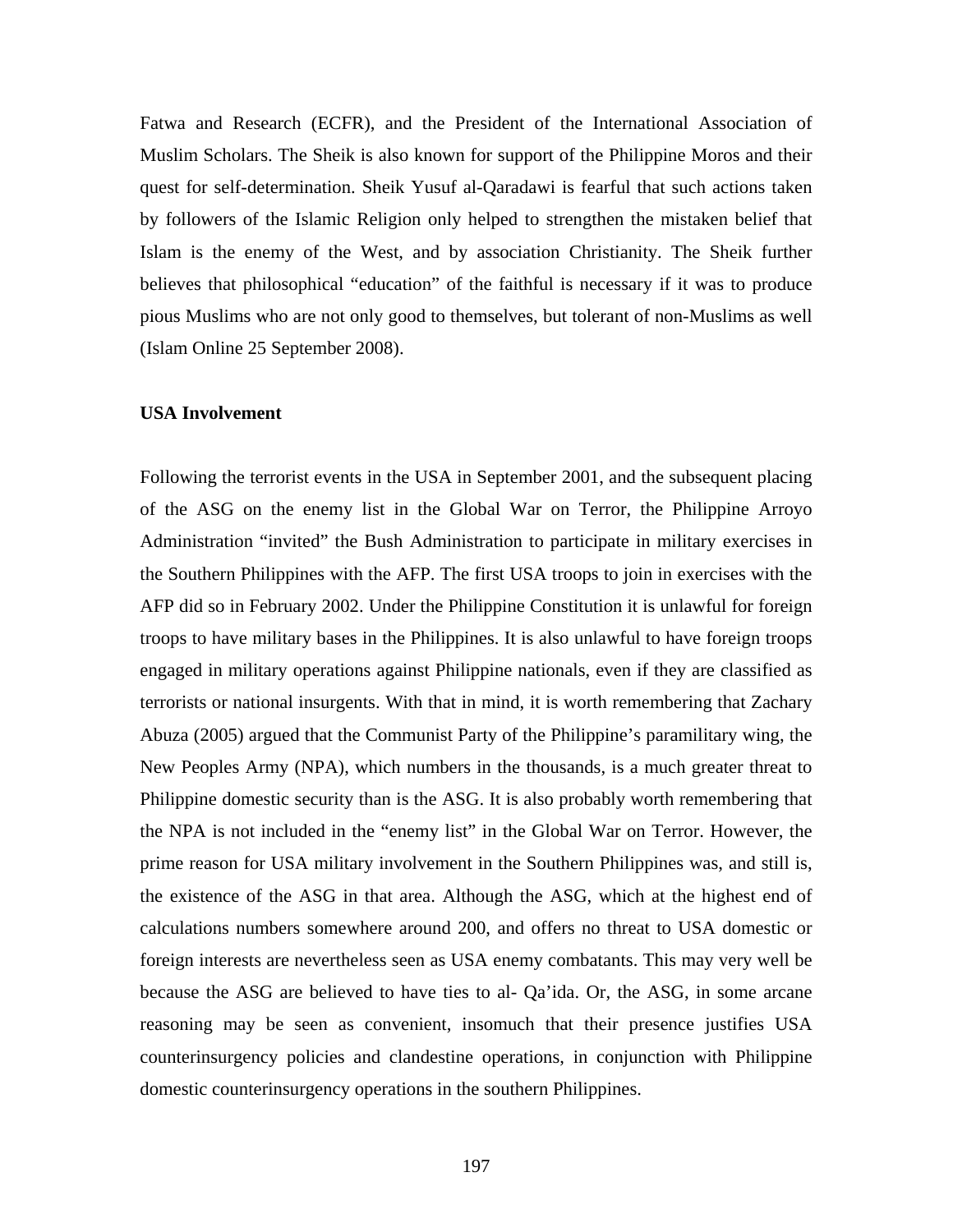# **Rewards**

Because the ASG operatives were seen as "terrorists" or "outlaws" by the USA it was deemed necessary to offer rewards for their capture, or more desirable, their deaths. Furthermore, such was the enthusiasm to eliminate the leaders of the ASG in the Southern Philippines that the USA made these rewards quite substantial. These USA rewards were displayed as "wanted posters" showing a number of ASG operatives and were distributed in Mindanao. The reward offered for capture or death of these individuals was USD 5 million. A promise that was upheld a number of years later.

At the same that the USA was offering rewards for ASG operatives, the Philippine Administration of President Gloria Arroyo was also issuing wanted posters for the same operatives. However, the Philippine wanted posters offered no bounties. However, to return to the composition of the wanted posters. In the wanted posters issued by the USA Government five operatives, Sabaya, Sali, Janjalani, Solaiman, and Hapilon, had their images displayed. They were certainly members of the ASG. The wanted posters issued by the Philippine Government did not include Sabaya or indeed Solaiman; although it may very well be that they were issued post 21 June 2002, the date that Sabaya was killed by the AFP in Tilao, Sulu.

What is of interest in the Philippine wanted posters were images of a number of so called "terrorists" who were not members of the ASG. It is more than likely that the majority of these unnamed terrorists were nothing more than criminals and bandits who were taking advantage of the unrest in Sulu to pursue their criminal endeavours. This is a view which is held by many academics including Dr. Peter Sales of the Wollongong University and Herbert Docena, a research associate at Bankok's, *"Focus on the Global South".*

There are a couple points of interest in regard to the USA rewards. Khadafi Janjalani was killed in October 2006 (although the exact date may be a little later: DNA testing confirmed the identity but not the exact date of death). Abu Solaiman was killed in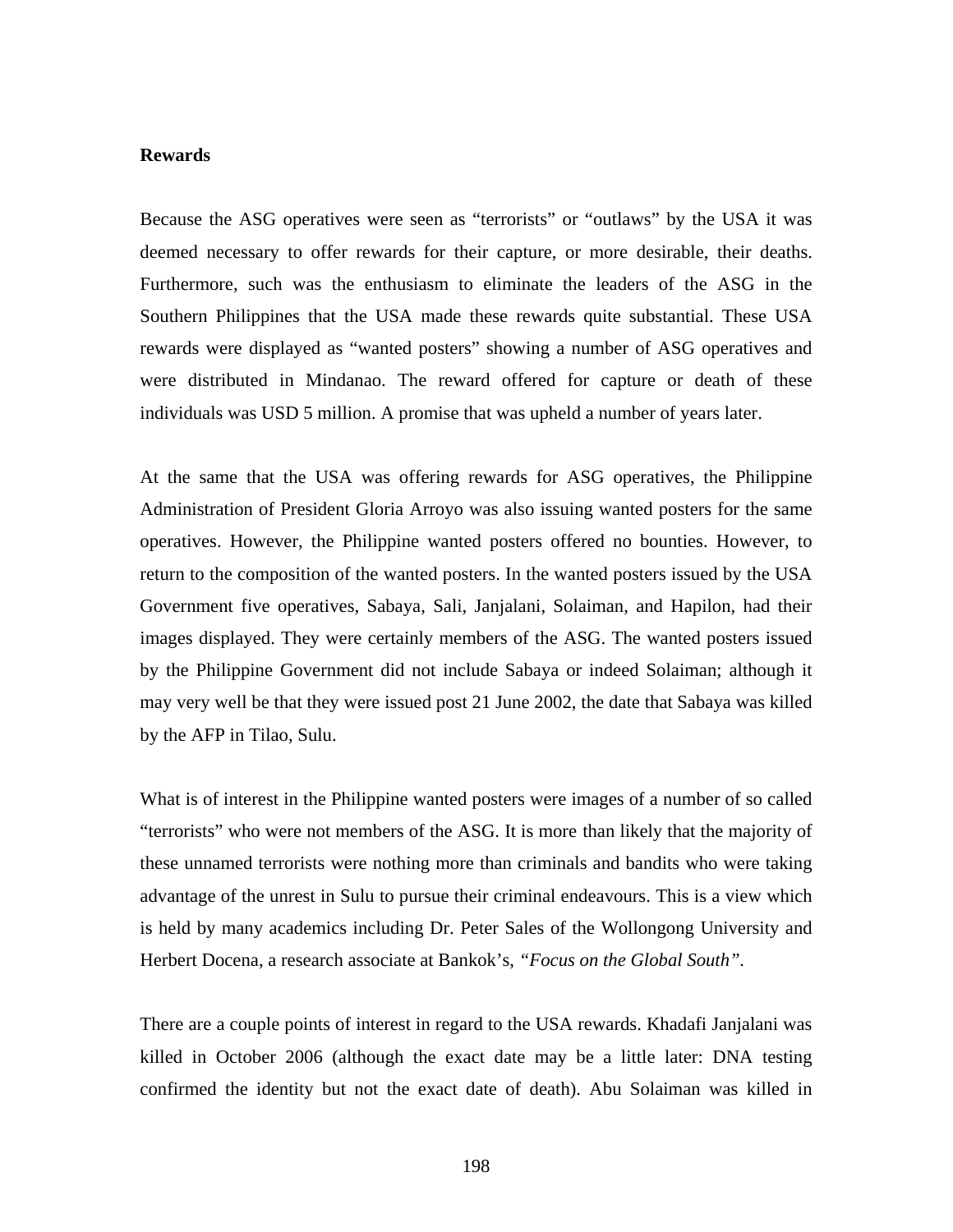January 2007 in an encounter with the AFP in Talipao, Sulu Province. Four citizens of Jolo, the capital of Sulu shared \$4 million US dollars in June of this year for the deaths of Janjalani and Solaiman. \$4 million US dollars is equivalent to approximately 490 million Philippine pesos. To put that into some perspective the average manual worker in Sulu earns about 200 pesos a day. Therefore this amount would translate into approximately 2½ million working day wages. One can only imagine how much poverty this would have eliminated in Sulu, the poorest Province in the Philippines had it been paid in wages to workers rather than to 4 individuals, who it understand have changed their names and no longer live in Sulu.

## **Demise, disintegration & theories**

Since 2001 the ASG, or those criminals who the USA or the Arroyo Administration find it convenient to label as such, have gradually been eliminated or captured. The following (not exhaustive) have been killed in clashes with the AFP, or have disappeared. (Not necessarily in order of importance)

- Khadafi Janjalani: killed in late 2006, Jolo Island, Sulu Province. Age at death 31 years.
- Radilan (Radillan) Sahiron: reportedly captured in 2005 but subsequently this claim was rescinded by the Arroyo Government. There have been no reports of sightings of Sahiron for a number of years and he may very well be dead. He would have been 75 years old in 2007.
- Isnilon Hapilou: reportedly last seen July 2007 with MILF members in an encounter with Philippine Marines in Basilan Province. In this encounter 10 Philippine Marines were beheaded, an act usually attributed to the ASG. The reported sighting of Hapilou would be convenient insomuch that the ASG and not the MILF could be blamed for the beheadings. The United States Department of State has a reward of US\$5 million for the apprehension or conviction of Hapilou.
- Binang Sali: spiritual leader of the ASG. Killed by AFP in Patikul, Sulu Province, January 2007.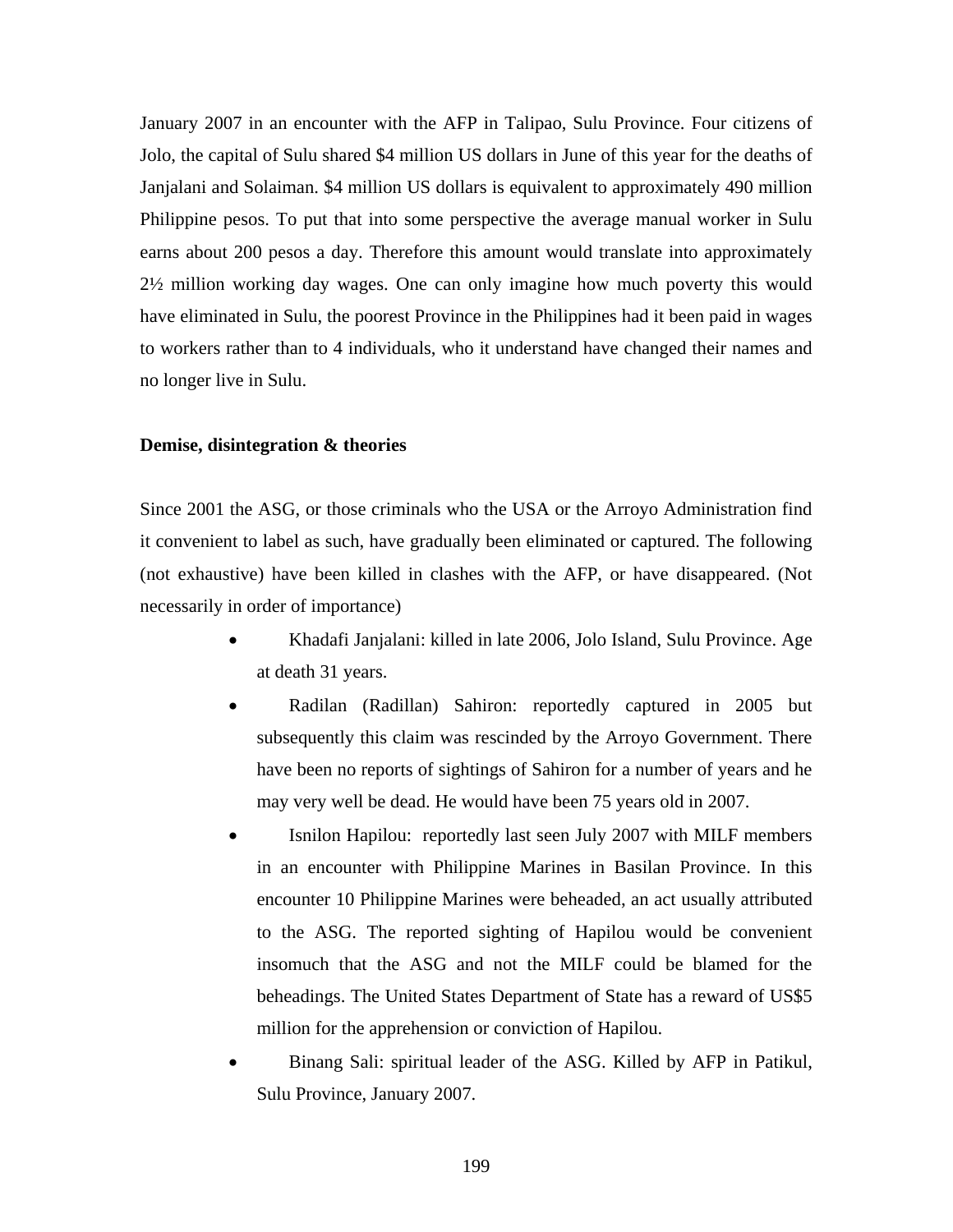- Hamsiraji Sali: killed by AFP 08 April 2004, Basilan Province. US \$1 million was shared by three Filipino civilians on 25 October 2004.
- Abu Solaiman: killed by AFP Monday 15 January 2007, Talipao, Sulu Province.
- Abu Sabaya: killed by the AFP 21 June 2002, off the coast of Zamboanga del Norte. Sabaya was 40 years of age when he was killed.

In March 2006, Professor Herbert Docena, writing for Focus on the Global South, stated 'Almost all of the Abu Sayyaf's leaders have now been killed. The ones that remain are those leaders and factions that are more political than criminal and which reportedly objected to the kidnapping operations'. In contrast, in 2007 and 2008 hardly a month went by without the Philippine press reporting that a top "al-Qa'ida, linked" or "Jemaah Islamiah linked" Abu Sayyaf leader has been killed in the Southern Philippines. Which begs the question, is the ASG still an entity in its own right, or an extension of al-Qa'ida or Jemaah Islamiah? Even more confusing are the conflicting number of operatives the ASG had/has, and what they are actually capable of. For instance, contemplate the following statement/s from Docena in the same publication.

The supposed number of Abu Sayyaf members, and the accompanying pronouncements, tell the tale: In December 2001, the chief military commander in the South said there were only 80 members. A Department Defence report in late 2002, after the deployment of Americans, put the number at 250, down from 800 in 2001. A few months after, just as the government had announced the deployment of US troops to Sulu, the military chief of staff said a review of military documents showed that the membership is actually bigger, closer to 500. Near the end of the US deployment to Basilan, US Army Brig Gen Donald Wurster remarked, "[The Abu Sayyaf] are non-functional as an organization." At this time, Presidential Spokesperson Ignacio Bunye was saying, "It is widely acknowledged that the training, advice and assistance we received in Basilan [from the US] were critical factors that led to the defeat of the Abu Sayyaf there." A senior US diplomat was quoted by the New York Times as saying that the Abu Sayyaf is "practically null and void." In May 2004, President Gloria Macapagal-Arroyo, triumphantly said that the Abu Sayyaf "can no longer resuscitate itself under other guises or names." As of June 2004, a government report states that the group counts only 508 members, down from 1,300 in 2001. In August 2005, just as certain military officials were blaming Abu Sayyaf members for a spate of bombings in the South, newly installed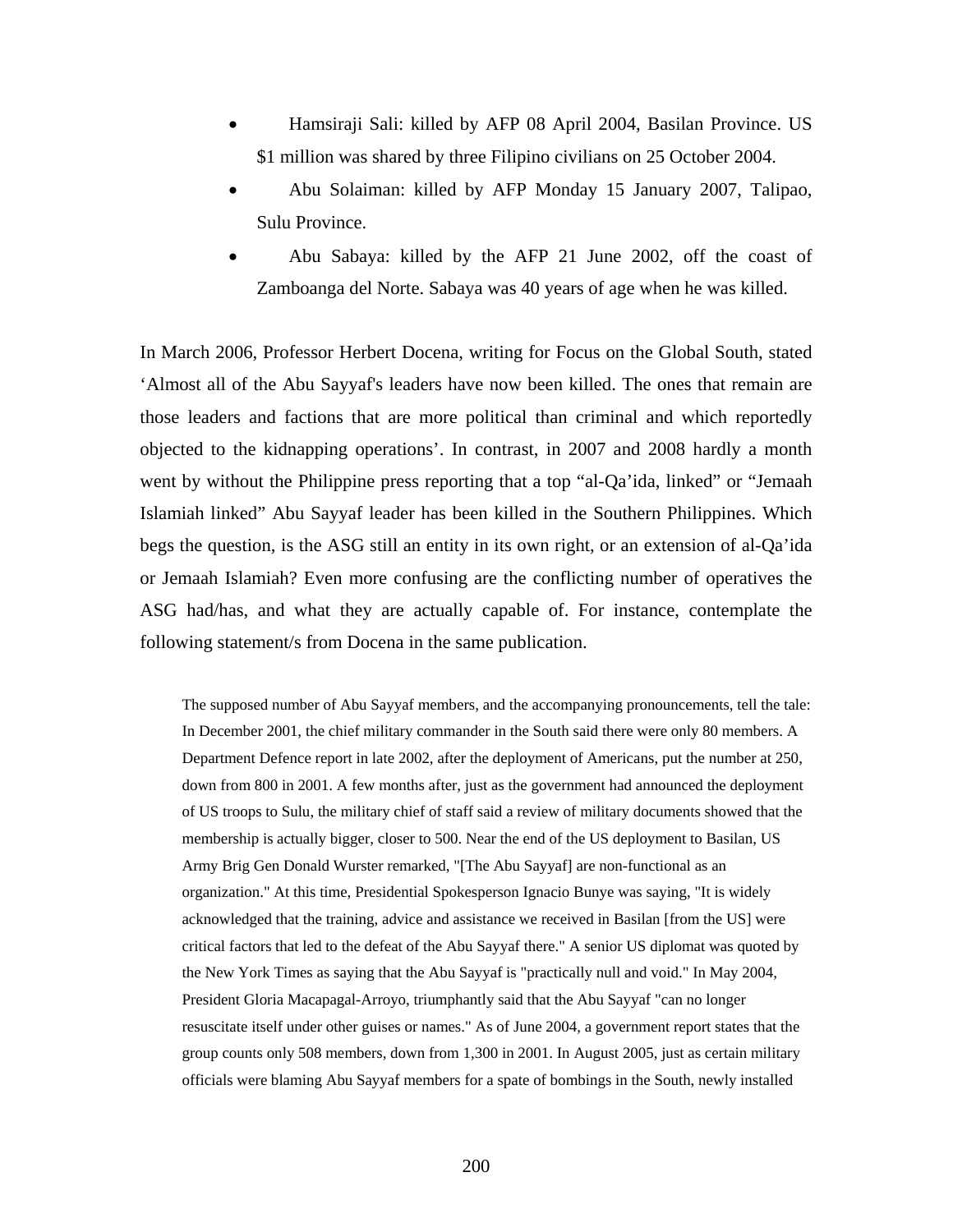Army chief Maj. Gen Hermogenes Esperon said, "We are on full offensive and the Abu Sayyaf are not likely to be able to launch any offensive that could inflict harm to our people." (Docena 2006)

It would appear that the Abu Sayyaf was totally miscalculated when it came to its strength or otherwise. Following on from the figures quoted by Docena, the BBC in 2003 put the number of Abu Sayyaf at around two dozen. In September 2006 the Manila Times reported that 6000 Philippine military personnel were in pursuit of the remaining 200 Abu Sayyaf members in Sulu. Seven months later, and after hundreds of Abu Sayyaf members were killed, the BBC news reported in April 2007 that the number of Abu Sayyaf terrorists in the Sulu Archipelago had dwindled to around 200. The contradiction in number of ASG members killed, and how many were/are remaining is confusing to say the least. Just who were the hundreds of people killed in this 7 month period? It would appear that practically every person killed in an encounter with the Philippine military in the Sulu Archipelago is either identified as an Abu Sayyaf member or an Abu Sayyaf sympathiser.

The ASG was a fearful terrorist organisation in the late 1990s and the first 4-5 years of the  $21<sup>st</sup>$  century, and their influence and presence was felt in Malaysia, the Sulu Archipelago, and provinces in Mindanao especially Zamboanga. However, after their changing of strategies, which went from military operations against the AFP to kidnapping and killing of civilians, official support from the other major Muslim paramilitary groups in the Southern Philippines diminished. Nevertheless there were some military leaders in the AFP that believed that the MNLF was still supporting, in some way, the ASG. This was especially so in August 2007 when 26 members of the AFP were killed in ambushes on Jolo Island; the AFP immediately laid the blame on the ASG. However it was reported in the *Weekend Australian* on 11/12 August 2007 that the MNLF deputy chairman, Hatimil Hassan, claimed it was members of the MNLF and not the ASG that were responsible for the 26 deaths. To add further to the confusion, AFP military spokesman Eugene Batara claimed that the ASG lost 31 fighters however only one body was accounted for. Significantly, one ambush which involved an AFP truck convey resulted in the loss of M-16 rifles and other military equipment (ABC News 10 August 2007).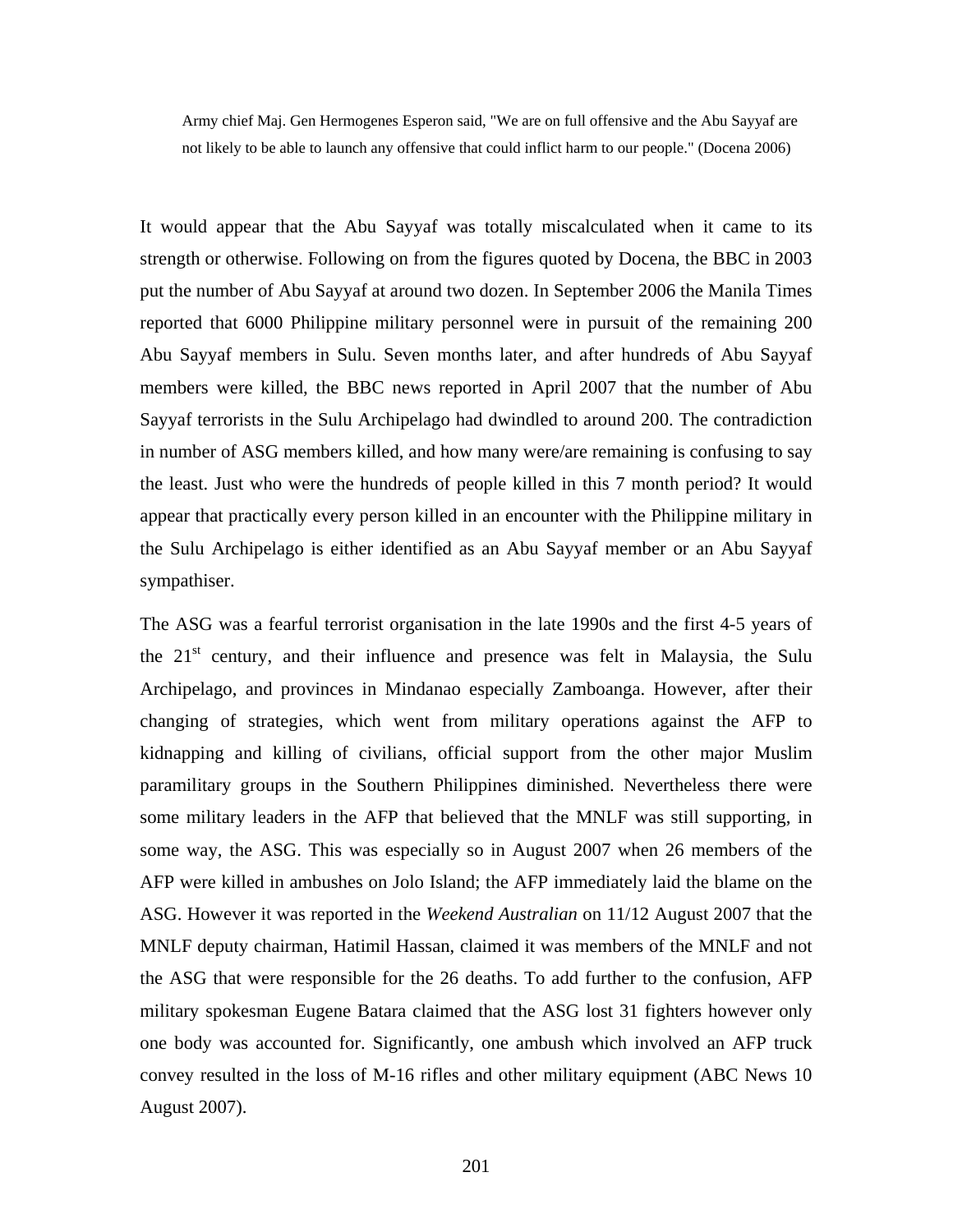Successful raids and ambushes on well trained AFP soldiers could have only been carried out by well disciplined operatives acting under instructions from efficient officers or leaders, and the ASG in Sulu lacks both. As well it must be remembered that the ASG lost its two most experienced leaders, Janjalani and Solaiman less than 9 months before these successful operations. If this military action was not the ASG, and if indeed the MNLF had been responsible why does the AFP and more importantly the Arroyo Administration continues to blame the ASG for attacks against the AFP? The answer is twofold. Firstly, the fragile 1996 GRP/MNLF Peace Agreement is only just holding out, even though many of the recommendations have not been carried out. To admit that the MNLF was involved in large scale action against the AFP could signal a formal ending to the fragile peace treaty. Second, and more important, if the MNLF was blamed for military action against the AFP, USA military and civilian assistance could be in jeopardy. It is worth remembering that the ASG, and not the MNLF, is included in the list of terrorist organisations targeted by the Bush Administration in the Global War on Terror. Finally, it is convenient to continue the "myth" that the ASG is a viable enemy in the Southern Philippines, insomuch that USA aid will continue in that area, and the Arroyo Administration can claim that their domestic counterinsurgency policies are aimed at the ASG and not the MNLF, or indeed the MILF.

# **Conclusion**

It has been shown that the ASG, which earlier in its history had a vision of creating a pure Islamic State, quickly succumbed to greed. Having seen that violence against "innocents" paid dividends, and the rules of *jihad* could be ignored, the ASG changed its original focus. And by changing focus it forfeited any chance it may have had for acceptance by the Islamic World at large. Also by embarking on such an agenda it was inevitable that the USA would be drawn into the broader conflict in the Southern Philippines. In conclusion, this paper has attempted to argue that the ASG, which at one time was a well disciplined organisation, is now only comprised of bandits and criminals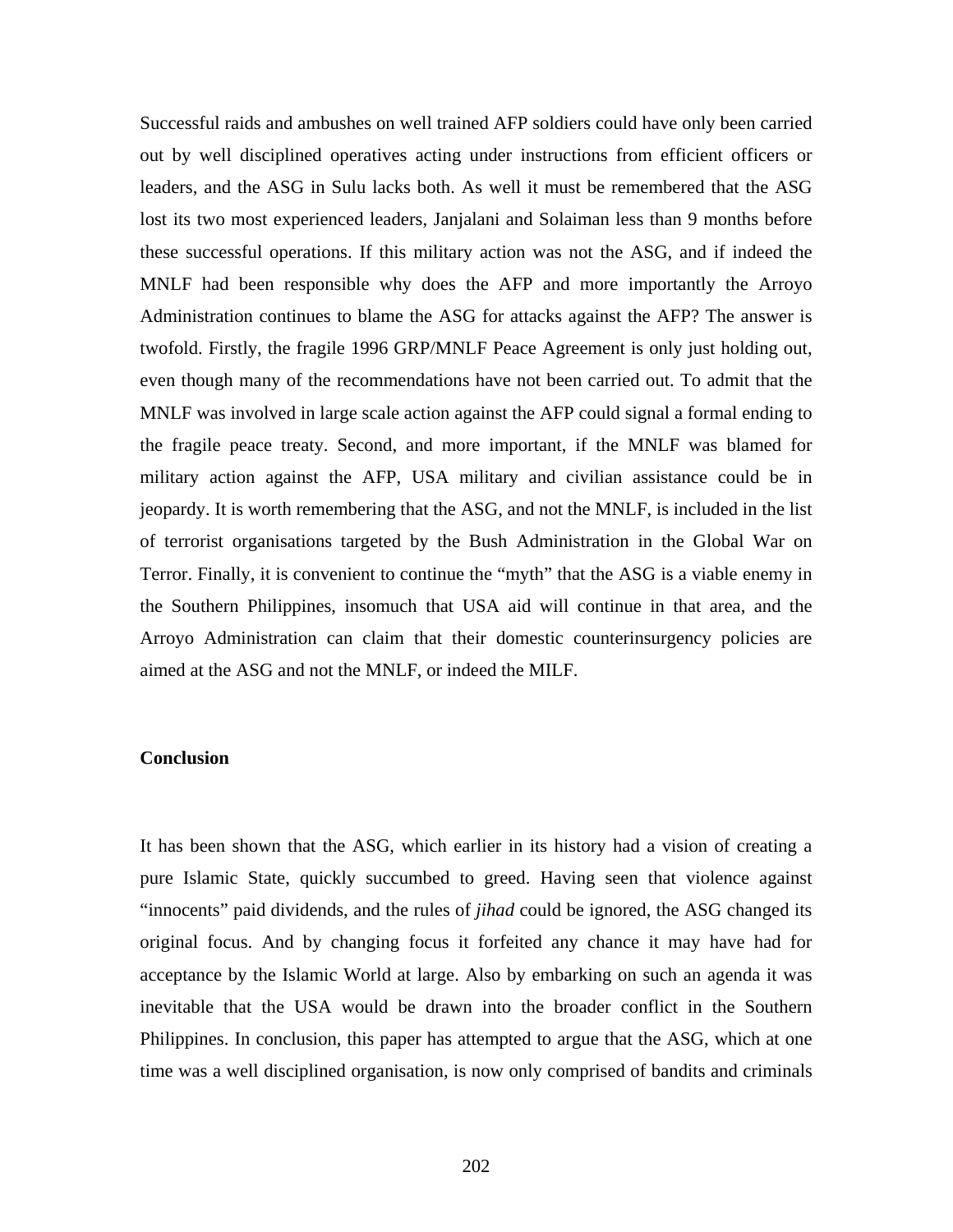whose only agenda is greed and violence, and any claim they have to doing so in the name of a *Higher Authority* is pure fantasy and heresy.

# **References**

ABC News (2007), 'Philippine fighting kills dozens', 10 August. http://www.abc.net.au/news/stories/2007/08/10/2002379.htm Last accessed June 2008

Abuza, Z (2005), *Balik Terrorism: The Return of the Abu Sayyaf,* Diane Publishing Co, Philadelphia.

Abuza, Z (2003), *Militant Islam in Southeast Asia Crucible of Terror*, Lynne Rienner Publishers, London.

BBC News (2000), 'Philippine Hostages Raped', 11 September. http://news.bbc.co.uk/1/hi/world/asiapacific/920714.stm Accessed Last accessed 10 October 2008,

Meo N (2007), 'US helps fight against Abu Sayyaf', *BBC* News, 02 April. http://news.bbc.co.uk/2hi/asiapacific/6499589.stm. Last accessed December 2008.

BBC News (2007), 'Arroyo orders end of Abu Sayyaf', 20 February. http://www.intellnet.org/news/2003/02/28/17345-1.stm Last accessed 12 October 2008.

Docena D (2006), *When Uncle Sam comes marching in*. http://www.atimes.com/atimes/Southeast\_Asia/HB25Ae04.html. Last accessed July 2007.

Docena E (2006) "On-the-job training: are US soldiers engaged in actual combat in the Philippines?" *Focus on the Global South*, 09 March. http://focusweb.org/on-the-job-training-are-us-soldiers-engaged-in-actualcombat-in-the-philipp.html?Itemid=93, Last accessed September 2007.

Docena H (2007) *'*At the Door of all the East: The Philippines in United States Military Strategy*'*. *Focus on the Global South*. Phillipines.

International Crisis Group (2008), Asia Report No. 152. 14 May, *The Philippines: Counter-insurgency vs. Counter-terrorism in Mindanao.* http://www.crisisgroup.org/library/documents/asia/south\_east\_asia/152\_counterinsurgency\_vs\_counter\_ter rorism\_in\_mindanao.pdf Last accessed May 2008.

Islam Online (2007), *Islam Q & A*. http://islamonline.com/news/articles/6/Islam\_Q\_&\_A\_Part\_Two.html Last accessed July 2009.

Islam Online (2007), *Al-Qaradawi's Statement on Shiites.* http://www.islamonline.net/servlet/Satellite?c=Article\_C&cid=1221720332665&pagename=Zone-English-Living Shariah%2FLSELayout Last accessed July 2009.

McKenna, Thomas, M (1998), *Muslim Rulers and Rebels: Everyday Politics and Armed Separatism in the Southern Philippines,* University of Californian Press. Los Angeles.